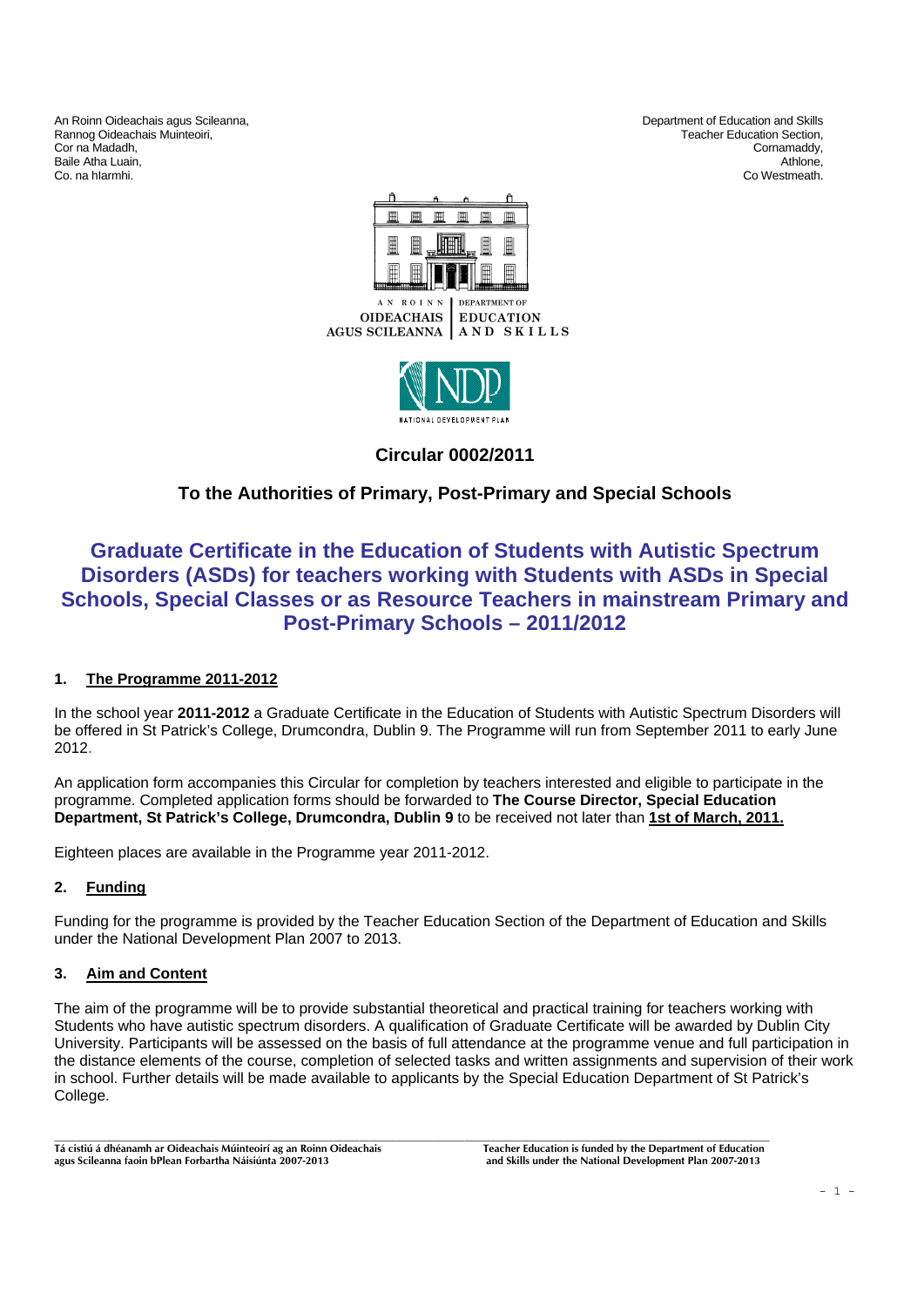# **4. Duration and Organisation**

The programme is one-year, part-time from September 2011 to June 2012, and consists of 3 modules. The course is delivered through distance learning modes, on-site learning at St. Patrick's College and considers teachers' practical engagement with students in schools. The programme is based on participants being released from their schools for three weeks of the academic year.

The programme will include face-to-face tuition, tutorials and visits to other educational settings to observe examples of exemplary practice. The distance element of the course will include engagement with online materials and participation in online lectures and a Discussion Forum.

# **5. Eligibility**

#### **Please note that all teachers must be registered in accordance with Section 31 of the Teaching Council Act, 2001. Please refer to the Teaching Council website** www.teachingcouncil.ie **for further information.**

This programme is for registered teachers who hold a post currently funded by the Department of Education and Skills and who are currently working with students with Autistic Spectrum Disorders (ASDs) or will be working with students with ASDs for the duration of the Programme in recognised Primary Schools including Special Schools and recognised Post-Primary Schools. **The programme is designed specifically to assist teachers in meeting the learning and teaching needs of students with ASDs.** Potential applicants must therefore have a teaching role in relation to students with ASDs.

## **(a) Primary:**

**Teachers will be required to forward a copy of their Registration Certificate, or a letter of confirmation of registration from the Teaching Council, when submitting their application form. If the "Education Sector" field is blank, teachers will be required to provide evidence that they are recognised as being qualified to teach in either the mainstream primary sector or qualified to teach students with Special Educational Needs or students requiring Learning Support in the primary sector by the Teaching Council.** 

Applicants from Primary Schools should have successfully completed their probationary period.

#### **(b) Post-primary**

**Teachers will be required to forward a copy of their Registration Certificate, or a letter of confirmation of registration from the Teaching Council, when submitting their application form. If the "Education Sector" field is blank teachers will be required to provide evidence that they are recognised as being qualified to teach either in the mainstream post-primary sector or qualified to teach students with Special Educational Needs or students requiring Learning Support in the postprimary sector by the Teaching Council.** 

#### **(c) Special Schools**

**Teachers will be required to forward a copy of their Registration Certificate, or a letter of confirmation of registration from the Teaching Council, when submitting their application form. If the "Education Sector" field is blank teachers will be required to provide evidence that they are recognised as being qualified to teach either in the mainstream primary or post-primary sectors or qualified to teach students with Special Educational Needs or students requiring Learning Support in the primary or post-primary sector or qualified to teach in specified categories of special school by the Teaching Council.** 

Applicants from Special Schools should have successfully completed their probationary period.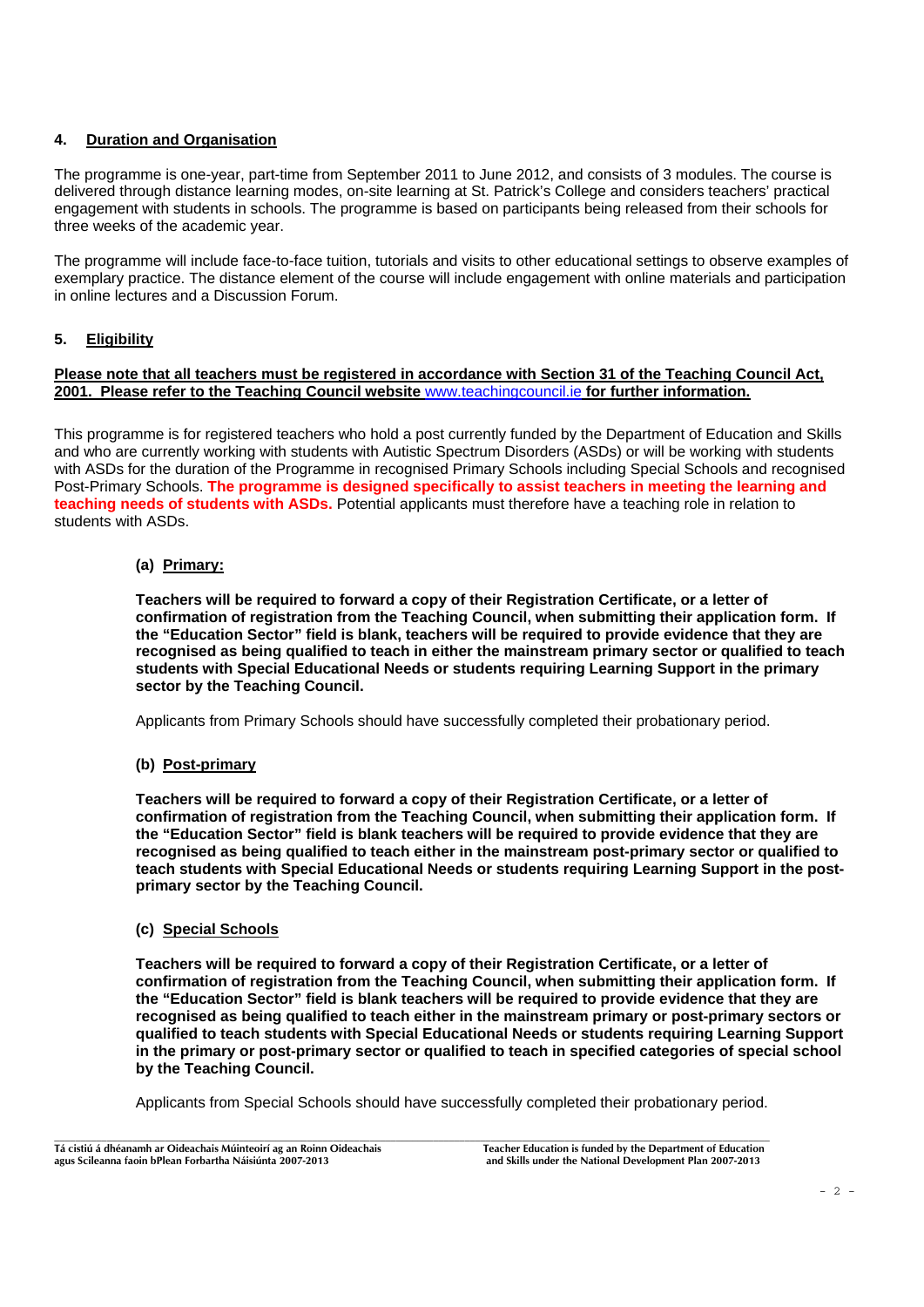While teachers are completing this programme and for a reasonable period of time following completion of the programme, it is advised that school management make every effort to ensure that students with ASDs continue to benefit from the teacher's knowledge and expertise in this area, through assigning the learning and teaching of students with ASDs to the teacher.

 In order to participate in the programme, teachers will need access to a computer and preferably have broadband access.

#### **6. Applications and Selection**

An Application Form accompanies this Circular for completion by teachers interested and eligible to participate in the programme.

Normally, applications will be accepted from not more than one teacher per school who meets the requirements outlined in **this** Circular

#### *Important*

Eligible teachers nominated by their school authorities who wish to be considered for admission to the **Graduate Certificate Programme** should send their applications to **The Course Director, Special Education Department, St. Patrick's College, Drumcondra, Dublin 9** to be received not later than **1st March 2011. Phone: (01) 8842031. Fax (01) 8842294. E-mail address: SpEd.Dept@spd.dcu.ie**

Applicants for this programme are **not** required to attend for interview.

#### **7. Fees and Expenses for these Programmes**

No fee or registration charges will apply for applicants eligible under the terms of this Circular.

Travelling expenses and subsistence allowances for these programmes will be paid to eligible participants in accordance with Teacher Education Section rates and are subject to particular arrangements/annual review.

#### **8. Extra Personal Vacation**

No extra personal vacation will be allowed in respect of participation in this Course.

#### **9. Substitution**

Substitution which must be approved by the managerial authority of the school/VEC will be allowed. The substitution must be deemed necessary to cover the approved periods of absence of the teacher from teaching duty for attendance at the course. Documentation from the college specifying the absence details must be retained by the school.

#### **10. Salary Arrangements**

All teachers on release from their school under the terms of this Programme will continue to receive their salary in the usual way.

# **11. Allowances**

Please note that successful completion of this programme will not result in any entitlement to additional remuneration from the Department of Education and Skills.

**Tá cistiú á dhéanamh ar Oideachais Múinteoirí ag an Roinn Oideachais Teacher Education is funded by the Department of Education agus Scileanna faoin bPlean Forbartha Náisiúnta 2007-2013 and Skills under the National Development Plan 2007-2013**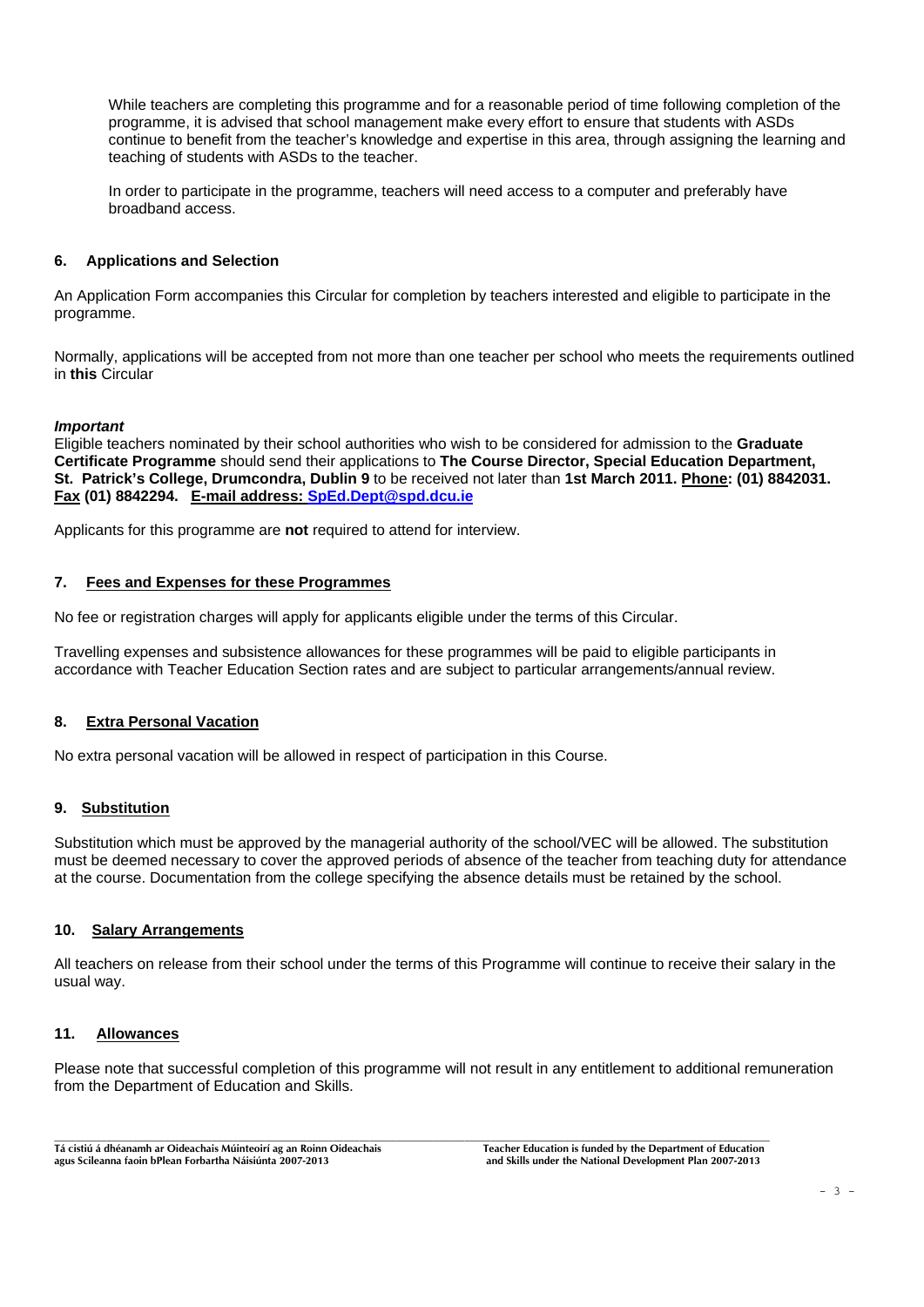#### **12. Master's Programme**

Teachers who successfully complete the Graduate Certificate in the Education of Pupils with Autistic Spectrum Disorders (ASDs) may be eligible to apply for the Diploma in Special Educational Needs (SEN) and to progress to a Masters in Special Educational Needs (MSEN) at St. Patrick's College. Further information on potential pathways is available on the St. Patrick's College website, www.spd.dcu.ie.

Alan Wall Principal Officer

January 2011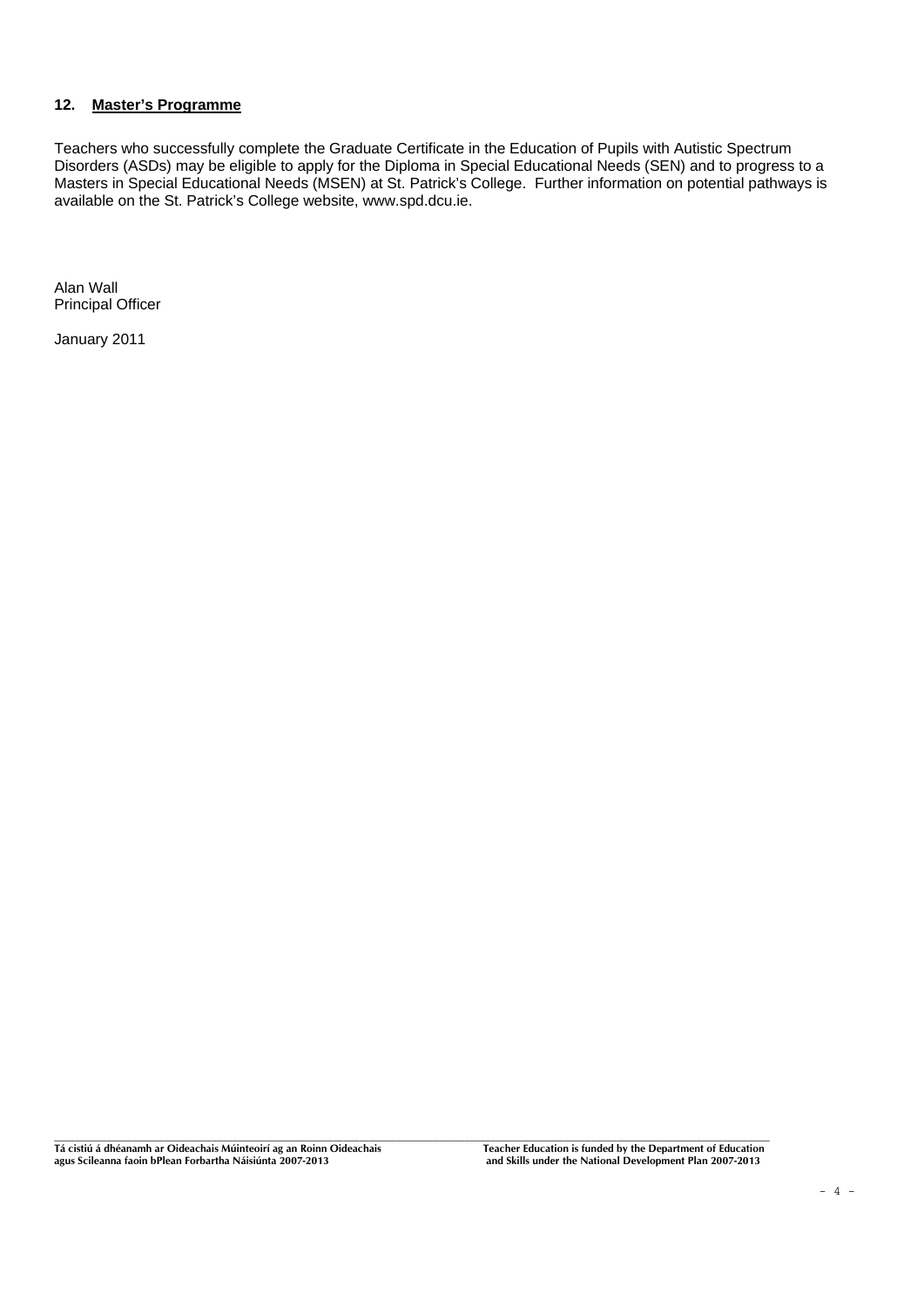# **Graduate Certificate in the Education of Students with Autistic Spectrum Disorders (ASDs) - 2011-2012**

# *Application form*

Please complete and return to: **The Course Director, Special Education Department, St. Patrick's College, Drumcondra, Dublin 9 by 1st of March 2011.** 

> **Phone: (01) 8842031; Fax: (01) 8842294. E-mail address: SpEd.Dept@spd.dcu.ie**

#### **1. Personal Details**

| ,我们也不会有什么。""我们的人,我们也不会有什么?""我们的人,我们也不会有什么?""我们的人,我们也不会有什么?""我们的人,我们也不会有什么?""我们的人 |  |  |
|----------------------------------------------------------------------------------|--|--|
|                                                                                  |  |  |
|                                                                                  |  |  |
|                                                                                  |  |  |
|                                                                                  |  |  |
|                                                                                  |  |  |

#### **2. Registration Details (Per Teaching Council Registration Certificate or per letter of confirmation of registration from the Teaching Council)\***

Teacher Registration Number \_\_\_\_\_\_\_\_\_\_\_\_\_\_\_\_\_\_\_\_\_\_Education Sector \_\_\_\_\_\_\_\_\_\_\_\_\_\_\_\_\_\_\_\_\_\_\_\_\_\_\_\_\_\_\_\_

\*A copy of the Teacher Registration Certificate or a letter of confirmation of registration as provided by the Teaching Council must accompany this form.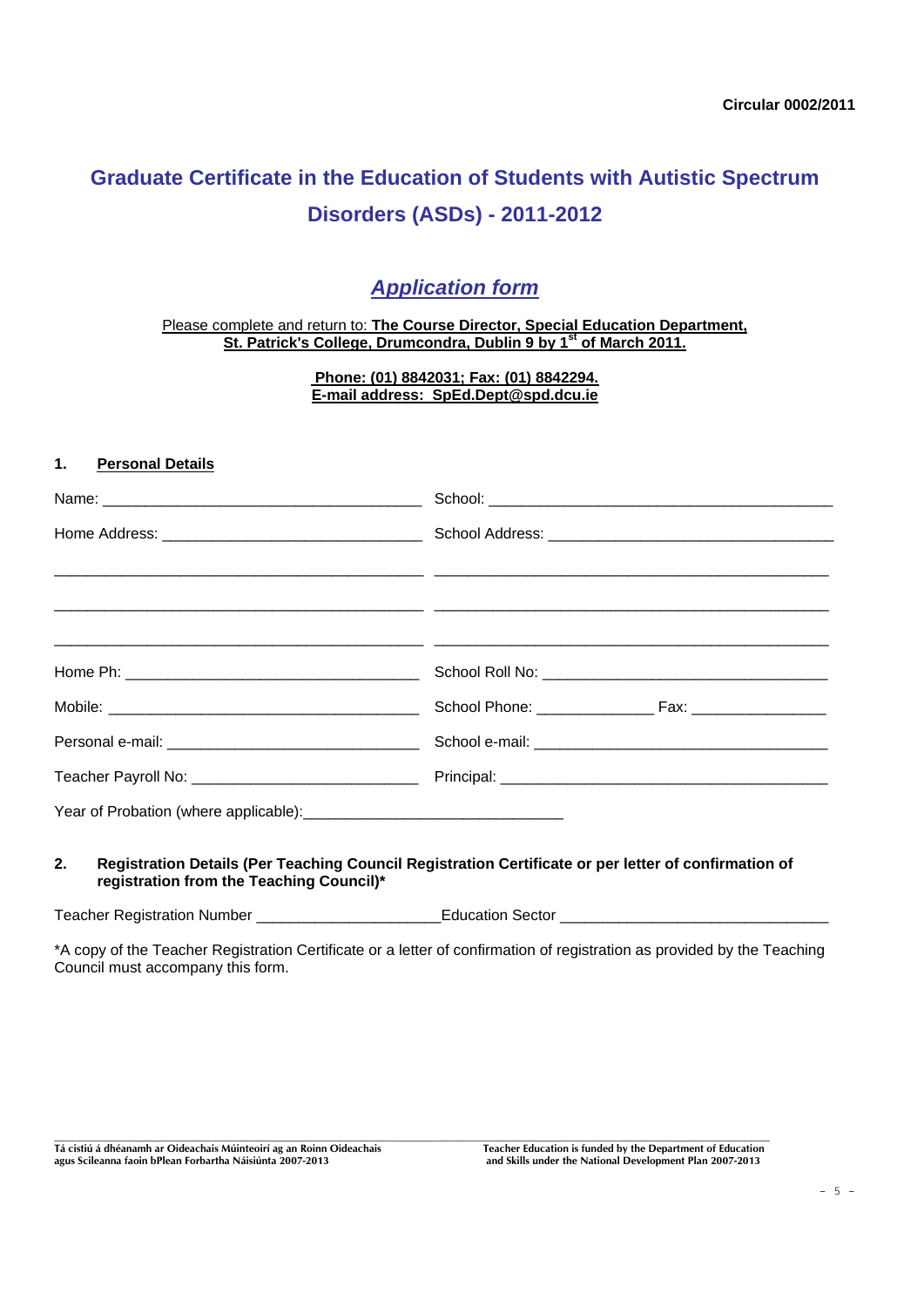# **3**. **Current Teaching Position**

**3 (a)** Please tick which of the following best describes your current Employment Status:

|   | Contract of Indefinite Duration (CID)                                                                                        |        |
|---|------------------------------------------------------------------------------------------------------------------------------|--------|
|   | <b>Fixed Term Contract</b>                                                                                                   |        |
|   | Permanent                                                                                                                    |        |
|   |                                                                                                                              |        |
|   | If employed in a Part Time capacity, for how many hours are you employed? _________________________                          |        |
|   | 3 (b) Please tick which of the following best describes the teaching position you will hold in 2011/2012:                    |        |
|   | <b>Mainstream Primary School</b>                                                                                             |        |
| ٠ | Class teacher who is teaching a significant number of students with ASDs                                                     |        |
|   | Resource teacher for students with special educational needs, currently teaching students with ASDs                          |        |
| ٠ | Learning Support/Resource Teacher currently teaching students with ASDs.                                                     | □      |
|   | Teacher in a special class for students with ASDs                                                                            |        |
|   | Teacher in a special class for students with special educational needs, which includes students with ASDs. $\Box$            |        |
|   | <b>Mainstream Post-Primary School</b>                                                                                        |        |
|   | Subject teacher, where a significant number of students with ASDs are accessing the subject area. (specify<br>which subject) |        |
|   | Resource Teacher for students with special educational needs, currently teaching students with ASDs.                         |        |
| ٠ | Learning Support/Resource Teacher, currently teaching students with ASDs                                                     |        |
| ٠ | Teacher in a special class for students with ASDs.                                                                           |        |
|   | Teacher in a special class for students with special educational needs, which includes students with ASDs                    |        |
|   | <b>Special School</b>                                                                                                        |        |
|   | Class teacher teaching students with special educational needs, which includes students with ASDs                            | $\Box$ |
|   | Class teacher teaching students with ASDs                                                                                    |        |
|   | Subject teacher, where students with ASDs are accessing the subject area.<br>(specify which subject)                         |        |
| ٠ | Principal of a Special School where the Principal is in a teaching role and has students with ASDs<br>in his/her class       |        |
|   |                                                                                                                              |        |

**Tá cistiú á dhéanamh ar Oideachais Múinteoirí ag an Roinn Oideachais Teacher Education is funded by the Department of Education agus Scileanna faoin bPlean Forbartha Náisiúnta 2007-2013 and Skills under the National Development Plan 2007-2013**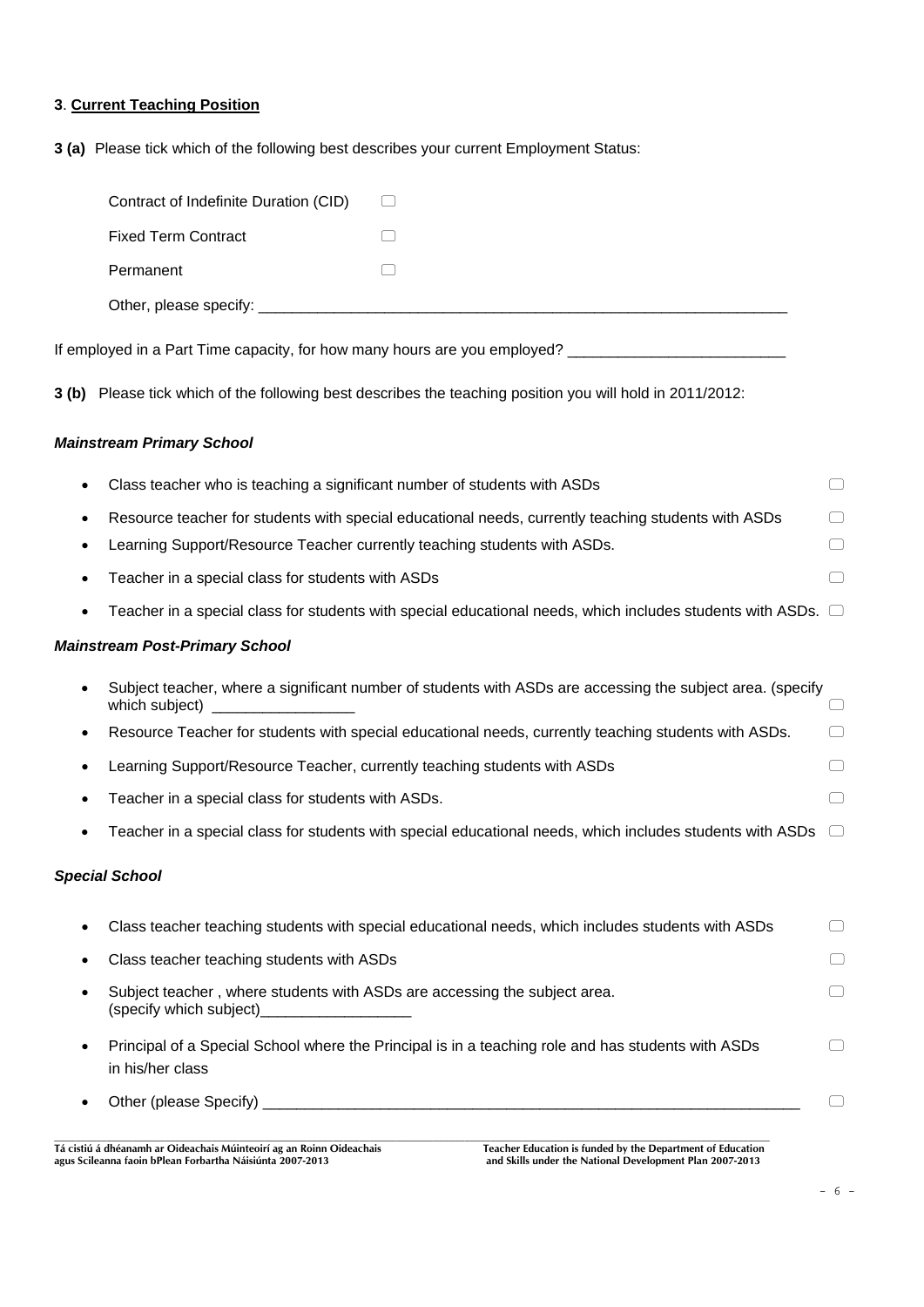Please state the number of students with ASDs whom you are currently teaching in school or will be teaching for the duration of the Programme:

Please state the number of students with special educational needs (other than ASDs) who you are currently teaching in school or will be teaching for the duration of the Programme \_\_\_\_\_\_\_\_\_\_\_\_\_\_\_\_\_\_\_

**3 (c)** Please state:

- Your total number of years teaching
- Number of years teaching in your present school
- Number of years teaching students with ASDs
- When were you appointed to your present post
- Date of establishment of this post

**3 (d)** Please give a brief description of the students, stating categories of special educational need, with whom you currently work:

**3 (e)** For mainstream Post-Primary Teachers only:

- Please state number of learning support/resource hours you are allocated in total
- Please state number of hours which are spent supporting students with ASDs

 $\frac{1}{2}$  ,  $\frac{1}{2}$  ,  $\frac{1}{2}$  ,  $\frac{1}{2}$  ,  $\frac{1}{2}$  ,  $\frac{1}{2}$  ,  $\frac{1}{2}$  ,  $\frac{1}{2}$  ,  $\frac{1}{2}$  ,  $\frac{1}{2}$  ,  $\frac{1}{2}$  ,  $\frac{1}{2}$  ,  $\frac{1}{2}$  ,  $\frac{1}{2}$  ,  $\frac{1}{2}$  ,  $\frac{1}{2}$  ,  $\frac{1}{2}$  ,  $\frac{1}{2}$  ,  $\frac{1$ 

• Please state subject(s) which you also teach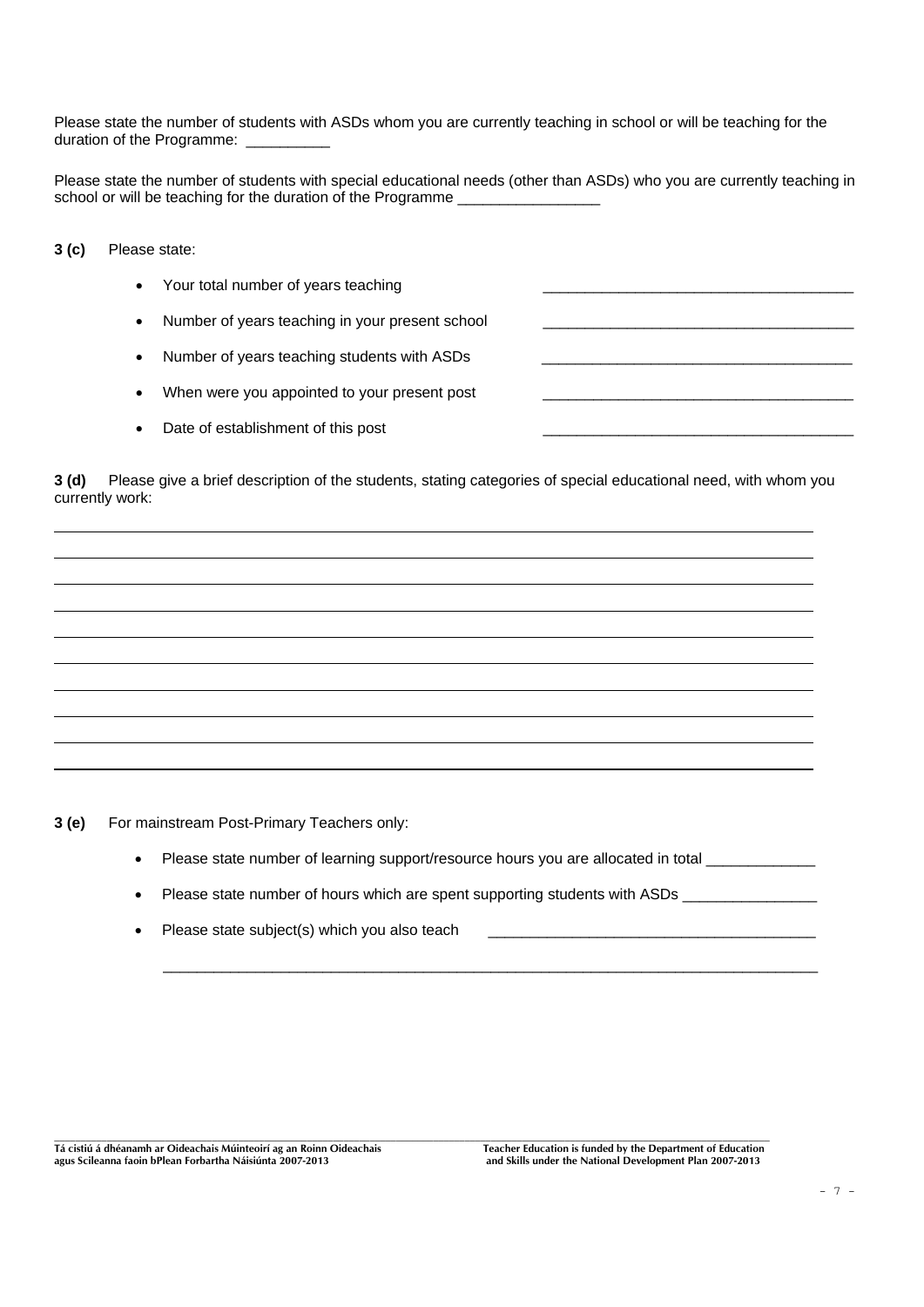**3 (f)** For the school year 2011/2012, how many hours per week will you be timetabled in the following areas of work:

| <b>Special Class:</b>   | Withdrawal Work:                                             |  |
|-------------------------|--------------------------------------------------------------|--|
| Team Teaching:          |                                                              |  |
|                         | Consultation with Colleagues/Parent/Others (please specify): |  |
| Other (please specify): |                                                              |  |
|                         |                                                              |  |

**Please confirm with your Principal that you are, or will be, working with students with ASDs for the duration of the Programme.** 

**I** have certified with my Principal that this will be the case:  $Yes: \Box$  No:  $\Box$ 

# **4. Mainstream School Only: Range of Support Services**

**4 (a)** Excluding your position, please specify the range of support services currently in your school (state number)

| Learning Support Teachers:                                    |  |
|---------------------------------------------------------------|--|
| Resource Teachers for students with special educational needs |  |
| Learning Support/Resource Teachers                            |  |
| <b>Special Class Teachers</b>                                 |  |
| Other (please specify)                                        |  |

**4 (b)** Have you previously attended a course (short/Post-Graduate) pertaining to special education? Yes  $\Box$  No  $\Box$ 

| Topic | Date | Duration | Venue |
|-------|------|----------|-------|
|       |      |          |       |
|       |      |          |       |
|       |      |          |       |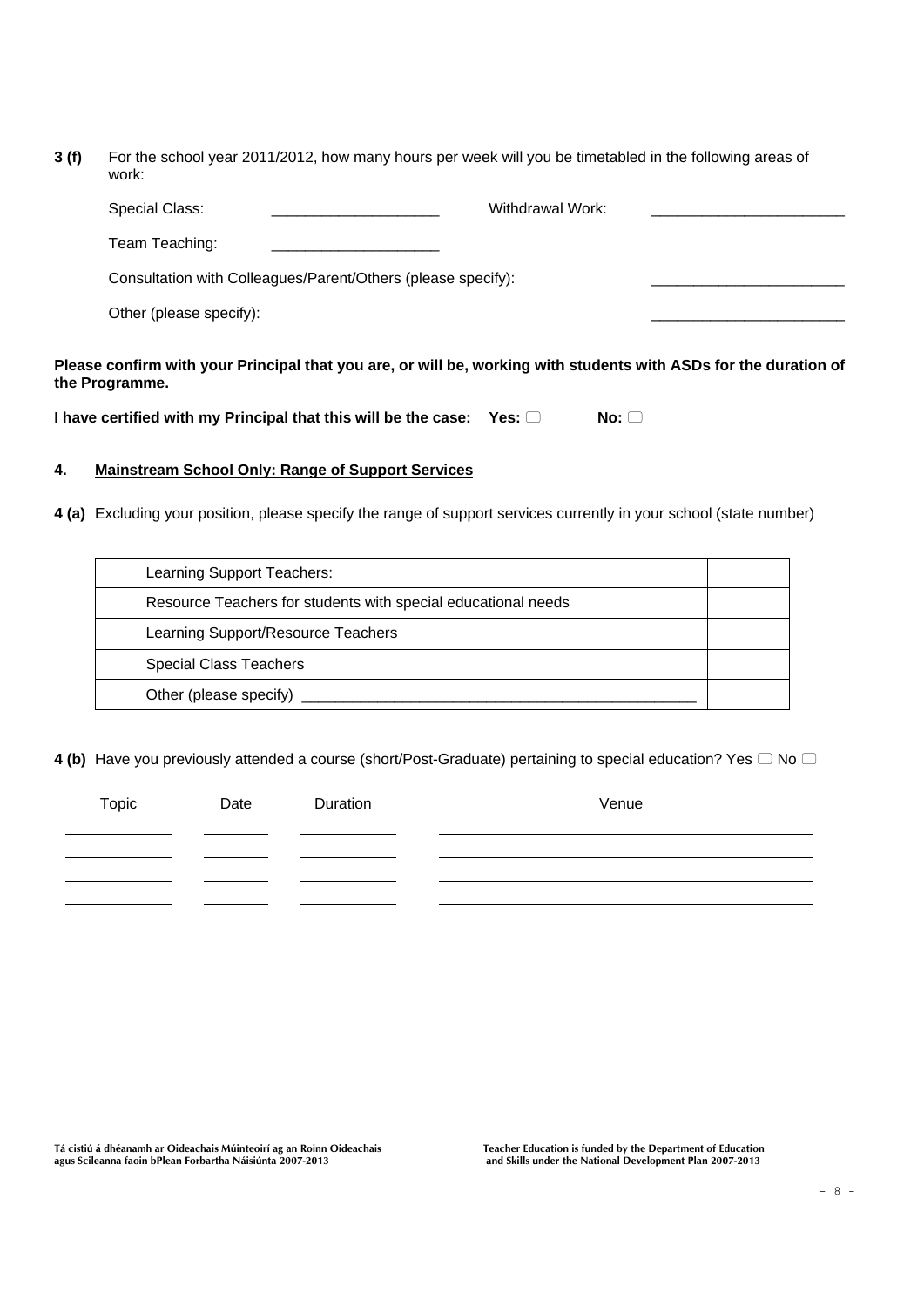# **5. Previous Teaching Experience**

| 5 (a) Number of years teaching mainstream classes: _____________________________                                                                                                                                                                                                              |                                                                                           |
|-----------------------------------------------------------------------------------------------------------------------------------------------------------------------------------------------------------------------------------------------------------------------------------------------|-------------------------------------------------------------------------------------------|
| Name and Address of School(s):                                                                                                                                                                                                                                                                | Dates:                                                                                    |
|                                                                                                                                                                                                                                                                                               | the control of the control of the control of the control of the control of the control of |
| 5 (b) Prior to taking up your current teaching position, please state number of years in special schools/ special classes/                                                                                                                                                                    |                                                                                           |
| Name and Address of School(s):<br>(Please specify teaching role):                                                                                                                                                                                                                             | Dates:                                                                                    |
|                                                                                                                                                                                                                                                                                               |                                                                                           |
| the control of the control of the control of the control of the control of the control of the control of the control of the control of the control of the control of the control of the control of the control of the control<br>5 (c) Any other relevant experience in educational settings: |                                                                                           |
|                                                                                                                                                                                                                                                                                               |                                                                                           |
|                                                                                                                                                                                                                                                                                               |                                                                                           |

#### **6. Professional or other qualifications held**

| <b>College, University</b><br>or other Awarding<br><b>Body</b> | <b>Dates of attendance</b><br>and whether full-<br>time or<br>part-time | Degree or other<br><b>Qualifications</b><br>obtained/to be<br>obtained | Grade/<br><b>Class</b><br>(if any) | Subject(s) | Date of<br>Award |
|----------------------------------------------------------------|-------------------------------------------------------------------------|------------------------------------------------------------------------|------------------------------------|------------|------------------|
|                                                                |                                                                         |                                                                        |                                    |            |                  |
|                                                                |                                                                         |                                                                        |                                    |            |                  |
|                                                                |                                                                         |                                                                        |                                    |            |                  |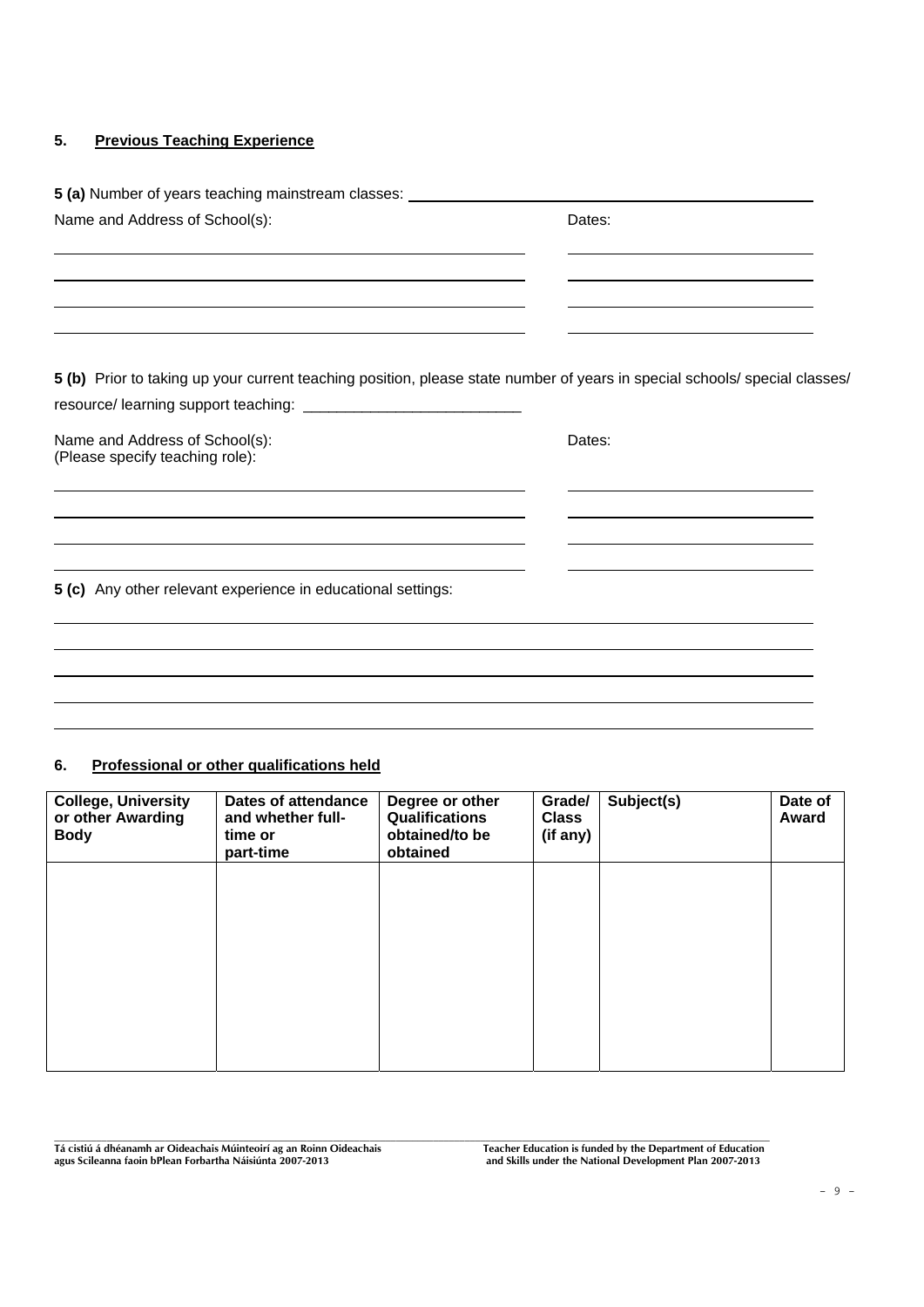#### **7. Previous Professional Development**

**(e.g. SESS, ICEP Europe, In-service). Please also see list of courses as in Appendix A previously attended.** 

| Name & Dates of<br>Professional<br><b>Development Course</b> | <b>Duration</b> | Grade/<br><b>Class</b><br>(if any) | Subject(s) | Year of<br><b>Completion of</b><br>Professional<br><b>Development</b><br>Course | <b>Accrediting Body</b> |
|--------------------------------------------------------------|-----------------|------------------------------------|------------|---------------------------------------------------------------------------------|-------------------------|
|                                                              |                 |                                    |            |                                                                                 |                         |
|                                                              |                 |                                    |            |                                                                                 |                         |

#### **8***.* **Additional Information**

- **8 (a)** Have you previously applied for the Graduate Certificate in the Education of students with ASD? Yes  $\Box$  No  $\Box$ <br>If yes, what year did you apply?  $\frac{1}{2}$  year did you apply?  $\frac{1}{2}$  you apply?  $\frac{1}{2}$  you apply?  $\frac{1}{2}$  you apply?  $\frac{1}{2}$
- **8 (b)** Please indicate your reason(s) for seeking a place on this continuing professional development programme

**8 (c)** Any other information that you feel may help in assessing your application for this Programme

**Tá cistiú á dhéanamh ar Oideachais Múinteoirí ag an Roinn Oideachais Teacher Education is funded by the Department of Education** 

and Skills under the National Development Plan 2007-2013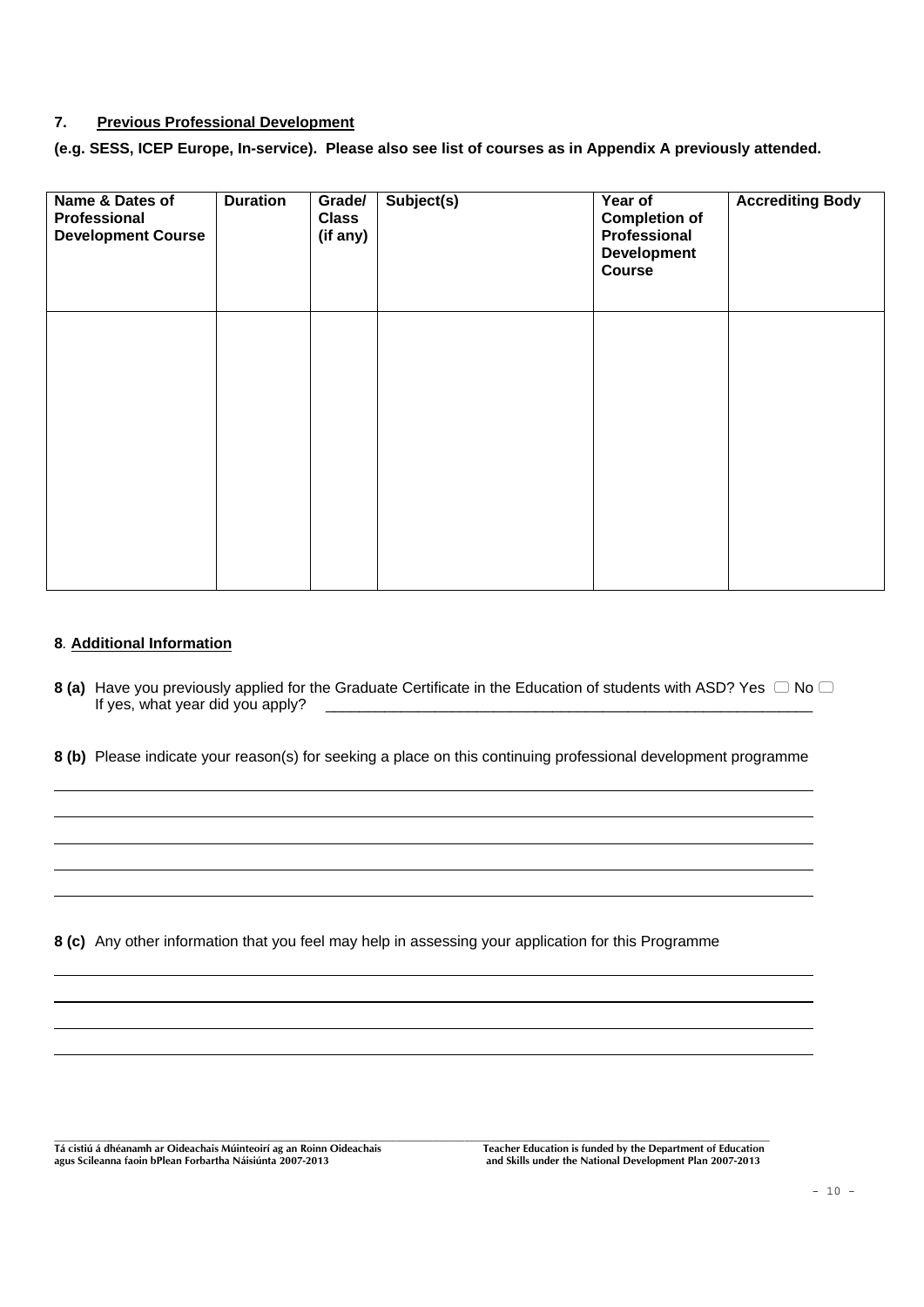|  |  |  | 8 (d) Please indicate your ICT skills: |  |  |  |
|--|--|--|----------------------------------------|--|--|--|
|--|--|--|----------------------------------------|--|--|--|

| Beginner <sup>1</sup>                              | Competent $\Box$                                                                       | Advanced $\Box$           |
|----------------------------------------------------|----------------------------------------------------------------------------------------|---------------------------|
| Any other information relevant to your ICT skills: |                                                                                        |                           |
|                                                    |                                                                                        |                           |
|                                                    |                                                                                        |                           |
|                                                    |                                                                                        |                           |
|                                                    |                                                                                        |                           |
| 9.                                                 | Name, address and roll numbers of all the schools in which you teach, where applicable |                           |
| <b>School Name</b>                                 | <b>School Address</b>                                                                  | <b>School Roll Number</b> |
|                                                    |                                                                                        |                           |
|                                                    |                                                                                        |                           |
|                                                    |                                                                                        |                           |

# **To be Completed by Applicant**

**10.** I have read Circular 0002/2011 and I agree to fulfil the necessary conditions of participation in the programme for which I am making application. I certify that all the information given on this form is correct and if admitted to the programme, I undertake to observe all the rules and regulations of St. Patrick's College, Drumcondra, Dublin 9 and to fulfil the necessary conditions of the programme.

**SIGNED:** \_\_\_\_\_\_\_\_\_\_\_\_\_\_\_\_\_\_\_\_\_\_\_\_\_\_\_\_\_\_\_\_\_\_\_ **DATE:** \_\_\_\_\_\_\_\_\_\_\_\_\_\_\_\_\_\_\_\_\_\_\_\_\_\_

**Tá cistiú á dhéanamh ar Oideachais Múinteoirí ag an Roinn Oideachais Teacher Education is funded by the Department of Education**